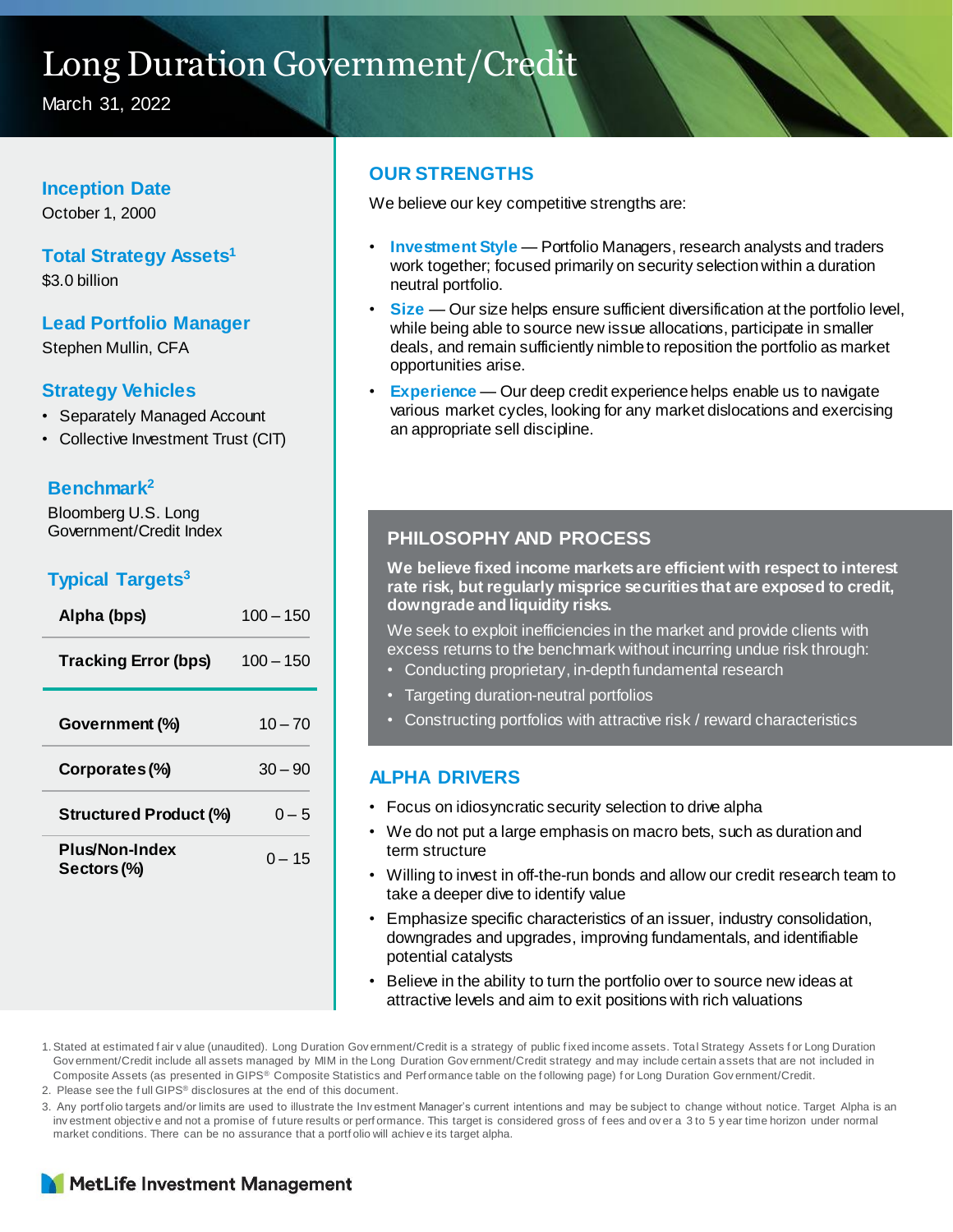### **COMPOSITE PERFORMANCE (%)<sup>1</sup>**



- LD Gov't/Credit (Net of Fees)
- Bloomberg U.S. Long Gov't/Credit Index



Inception

|                                                  | <b>1Q22</b> | 1 Year  | 3 Years | 5 Years | <b>7 Years</b> | <b>10 Years</b> | <b>Since</b><br><b>Inception</b> |
|--------------------------------------------------|-------------|---------|---------|---------|----------------|-----------------|----------------------------------|
| LD Gov't/Credit (Gross of fees)                  | $-11.08$    | $-2.83$ | 5.61    | 5.63    | 4.64           | 6.15            | 8.84                             |
| LD Gov't/Credit (Net of fees)                    | $-11.14$    | $-3.12$ | 5.3     | 5.31    | 4.32           | 5.83            | 8.47                             |
| Bloomberg U.S. Long Gov't/Credit<br><b>Index</b> | $-10.95$    | $-3.11$ | 4.23    | 4.6     | 3.47           | 4.72            | 6.67                             |
| Custom Benchmark <sup>2</sup>                    |             |         |         |         |                |                 | 6.87                             |
| <b>Tracking Error</b>                            |             | 0.29    | 0.71    | 0.73    | 0.88           | 0.86            | 2.29                             |
| Information Ratio                                |             | 0.97    | 1.96    | 1.41    | 1.33           | 1.66            | 0.86                             |

#### **5 YEAR TRAILING ALPHA & INFORMATION RATIO<sup>3</sup>**



- 1.Past perf ormance is not indicativ e of f uture results. Net of f ee returns ref lect the deduction of inv estment adv isory f ees and are calculated in the same manner as gross of fee returns. Net of fee returns are calculated using the highest fee rate disclosed in the Form ADV. Fees for separate accounts may be negotiable depending upon asset size and ty pe of account. For additional benchmark disclosure, please see the GIPS® disclosures at the end of this presentation. Tracking error is calculated by subtracting the return of a specified benchmark from the manager's return for each period and then calculating the standard deviation of those dif f erences. Information ratio is the return of the portf olio minus the return of the benchmark div ided by tracking error.
- 2. For additional benchmark disclosure, please see the GIPS® disclosures at the end of this Presentation.
- 3. The eVestment Univ erse ranking is calculated by eVestment using investment perf ormance returns gross of fees and strategy descriptions self-reported by participating inv estment managers and are not are not v erified or guaranteed by eVestment. eVestment defines each Univ erse and selects the participating managers for the Univ erse it determines have similar investment strategies. The Universe ranking uses gross performance as manager fees may vary so that returns will be reduced when advisory fees are deducted. Performance returns for periods greater than one y ear are annualized. Additional information regarding net performance rankings is av ailable upon request. The reports of the Universe percentile ranks were sourced on April 25, 2022 and represent 94% of the reported eVestment Long Duration Gov 't/Credit Fixed Income Universe as of that date. MIM has not v erified and cannot v erify the information from outs ide sources. eVestment calculates Alpha by subtracting the return of a specified benchmark from the manager's return and Information Ratio by subtracting the return of the benchmark from the return of the portf olio div ided by tracking error.

#### **MetLife Investment Management**

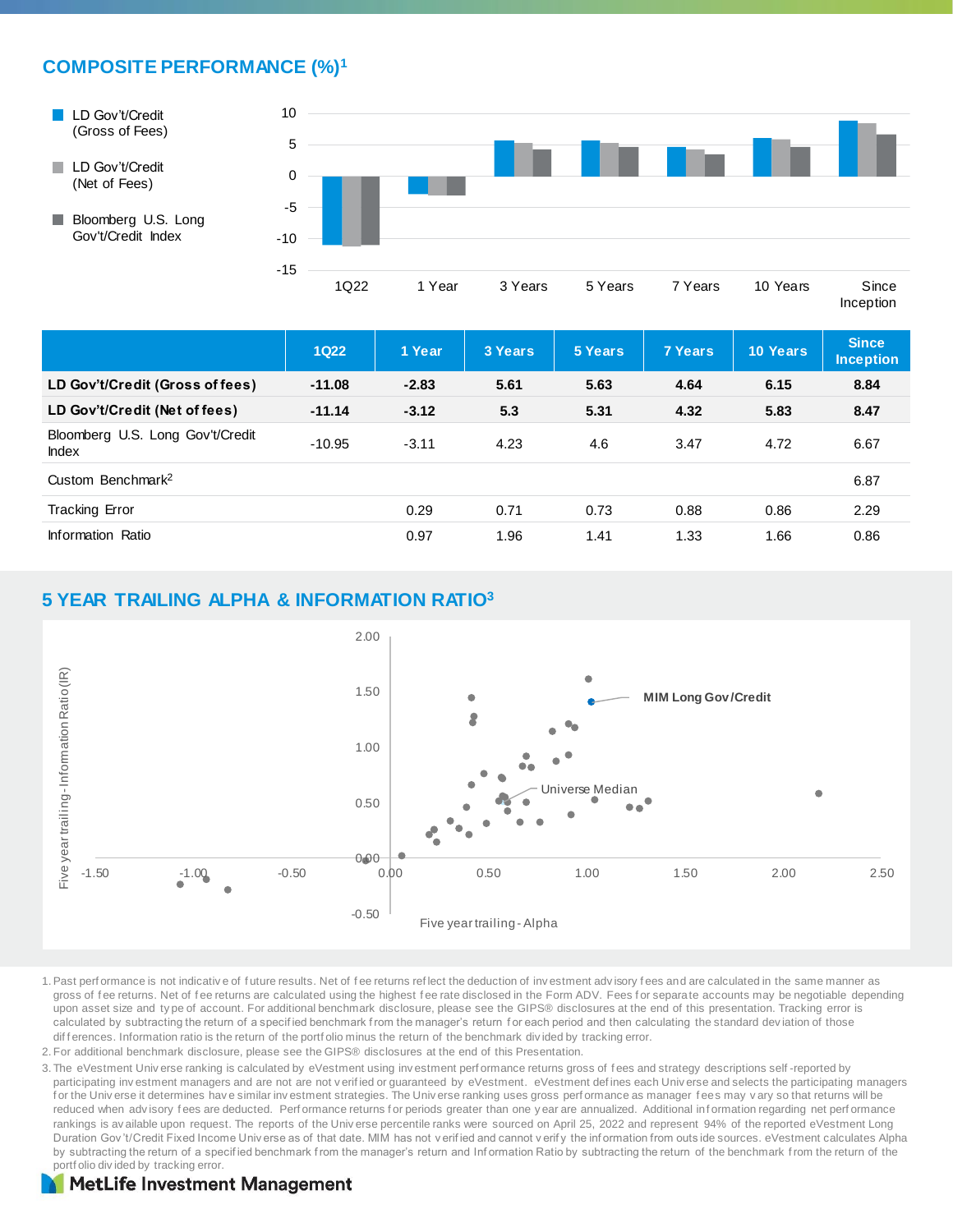#### **STRATEGY CHARACTERISTICS<sup>1</sup>**

|                                        | │ Yield To Maturity (%) │ Effective Duration (years) │ Average Credit Quality , |       |           |  |
|----------------------------------------|---------------------------------------------------------------------------------|-------|-----------|--|
| <b>Long Duration Government/Credit</b> | 3.87                                                                            | 15.94 | A1/A      |  |
| Bloomberg U.S. Long Govt./Credit Index | 3.38                                                                            | 15.77 | Aa3 $/A+$ |  |

### **SECTOR POSITIONING<sup>1</sup>**

|                                    | <b>Market Value (%)</b>                          |                                                            | <b>Contribution to Duration (years)</b>          |                                                            |  |  |
|------------------------------------|--------------------------------------------------|------------------------------------------------------------|--------------------------------------------------|------------------------------------------------------------|--|--|
|                                    | <b>Long Duration</b><br><b>Government/Credit</b> | <b>Bloomberg</b><br>U.S. Long<br><b>Gov't/Credit Index</b> | <b>Long Duration</b><br><b>Government/Credit</b> | <b>Bloomberg</b><br>U.S. Long<br><b>Gov't/Credit Index</b> |  |  |
| <b>Investment Grade Corporates</b> | 56.8                                             | 50.0                                                       | 7.2                                              | 7.3                                                        |  |  |
| <b>Financials</b>                  | 14.8                                             | 8.5                                                        | 1.7                                              | 1.2                                                        |  |  |
| <b>Industrials</b>                 | 37.4                                             | 35.6                                                       | 4.8                                              | 5.2                                                        |  |  |
| <b>Utilities</b>                   | 4.6                                              | 5.9                                                        | 0.7                                              | 0.9                                                        |  |  |
| <b>Government Related</b>          | 1.6                                              | 6.4                                                        | 0.2                                              | 0.9                                                        |  |  |
| Sovereign/Quasi                    | 0.9                                              | 3.4                                                        | 0.2                                              | 0.5                                                        |  |  |
| Taxable Municipal                  | 0.8                                              | 3.0                                                        | 0.1                                              | 0.4                                                        |  |  |
| U.S. Treasuries/Cash               | 38.1                                             | 43.5                                                       | 8.3                                              | 7.7                                                        |  |  |
| <b>High Yield</b>                  | 3.4                                              | 0.0                                                        | 0.2                                              | 0.0                                                        |  |  |

#### **CREDIT QUALITY DISTRIBUTION (%)<sup>1</sup>**



1. The characteristics display ed are f or a representativ e account f or this inv estment strategy . Actual account characteristics m ay differ. The benchmark data is that of the Bloomberg U.S. Long Gov ernment/Credit Index. All data abov e is provided for illustrative purposes only . This data is supplemental to the information required in a GIPS® compliant document. Credit ratings ref lect the index prov ider's credit quality methodology . Av erage quality excludes cash and securities that are not rated.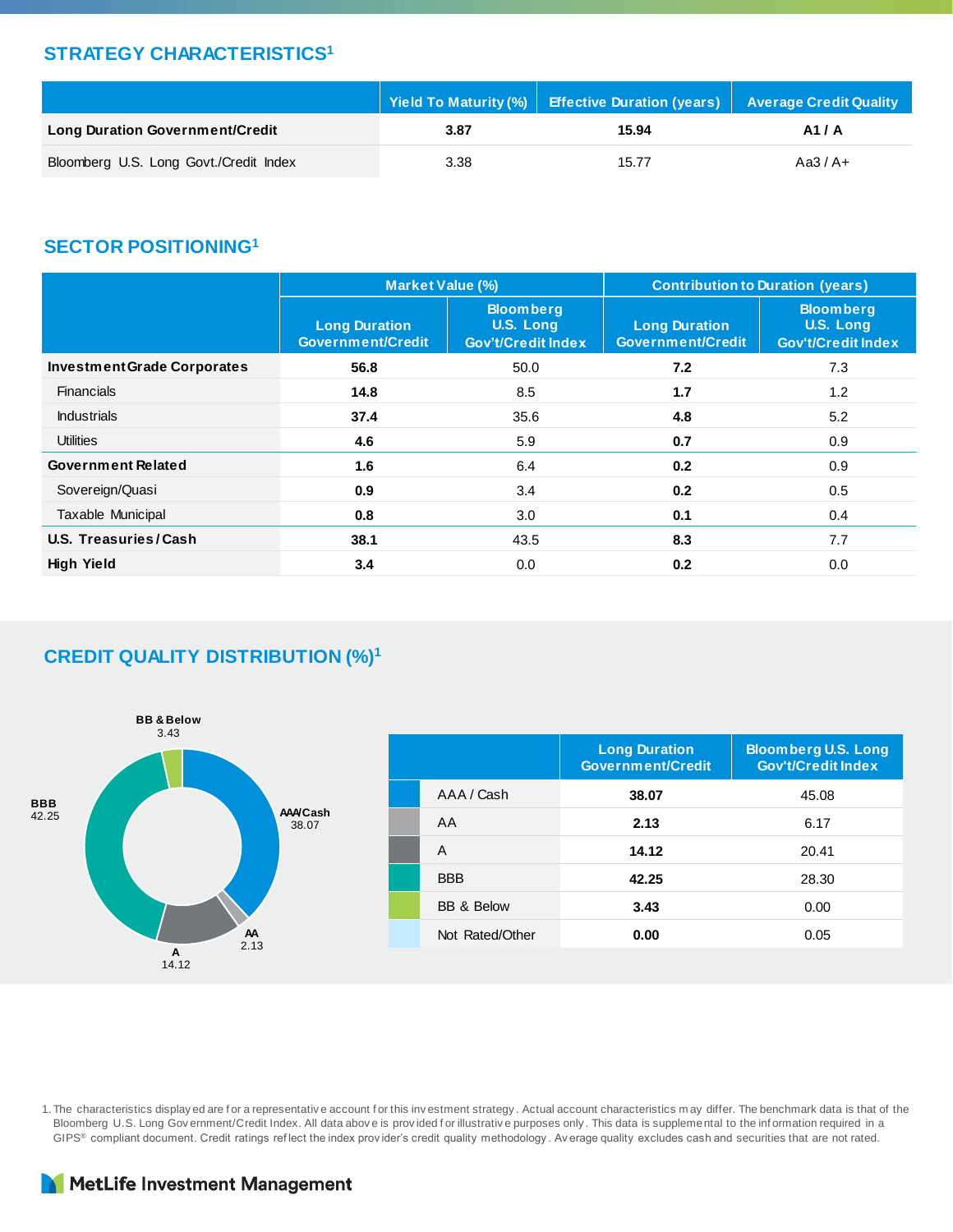#### **COMPOSITE STATISTICS AND PERFORMANCE**

| Year           | Gross-of-fee<br>Return | Net-of-fee<br><b>RETURN</b> | <b>Benchmark</b><br>Return <sup>1</sup> | <b>Number Of</b><br><b>Portfolios</b> | <b>Dispersion</b><br>Stdv <sup>2</sup> | <b>Composite</b><br>3 Yr Stdv3 | <b>Benchmark</b><br>3 Yr Stdv3 | <b>Composite</b><br><b>Assets</b> | <b>Total</b><br><b>Firm Assets</b><br>(BB) <sup>4</sup> |
|----------------|------------------------|-----------------------------|-----------------------------------------|---------------------------------------|----------------------------------------|--------------------------------|--------------------------------|-----------------------------------|---------------------------------------------------------|
| 2010           | 14.05%                 | 13.66%                      | 10.16%                                  | $\leq 5$                              | N/A                                    | N/A                            | N/A                            | \$709,023,577                     |                                                         |
| 2011           | 24.16%                 | 23.78%                      | 22.49%                                  | $\leq 5$                              | N/A                                    | 8.76%                          | 9.11%                          | \$799,108,103                     |                                                         |
| 2012           | 13.73%                 | 13.39%                      | 8.78%                                   | $\leq 5$                              | N/A                                    | 7.78%                          | 8.31%                          | \$316,047,255                     | ٠                                                       |
| 2013           | $-6.31%$               | $-6.59%$                    | $-8.83%$                                | $\leq 5$                              | N/A                                    | 8.68%                          | 9.12%                          | \$360,822,259                     |                                                         |
| 2014           | 19.32%                 | 18.97%                      | 19.31%                                  | $\leq 5$                              | N/A                                    | 7.86%                          | 8.07%                          | \$517,057,494                     |                                                         |
| 2015           | $-3.98%$               | $-4.27%$                    | $-3.30%$                                | $\leq 5$                              | N/A                                    | 8.33%                          | 8.59%                          | \$613,629,220                     |                                                         |
| 2016           | 9.82%                  | 9.50%                       | 6.67%                                   | 6                                     | N/A                                    | 8.44%                          | 8.58%                          | \$1,237,333,782                   |                                                         |
| 2017           | 11.81%                 | 11.48%                      | 10.71%                                  | 6                                     | N/A                                    | 7.86%                          | 7.98%                          | \$1,796,710,628                   | $\overline{\phantom{a}}$                                |
| 2018           | $-4.78%$               | $-5.07%$                    | $-4.68%$                                | $\leq 5$                              | N/A                                    | 7.20%                          | 7.33%                          | \$1,653,060,590                   | ٠                                                       |
| 2019           | 21.33%                 | 20.97%                      | 19.59%                                  | 6                                     | N/A                                    | 7.44%                          | 7.64%                          | \$2,069,254,648                   | \$600.0                                                 |
| 2020           | 18.81%                 | 18.46%                      | 16.12%                                  | 6                                     | N/A                                    | 9.41%                          | 9.63%                          | \$2,942,811,935                   | \$659.6                                                 |
| 2021           | $-1.41%$               | $-1.70%$                    | $-2.52%$                                | 6                                     | 0.20%                                  | 9.77%                          | 9.98%                          | \$2,814,958,442                   | \$669.0                                                 |
| YTD to 3/31/22 | $-11.08%$              | $-11.14%$                   | $-10.95%$                               | $\leq 5$                              | 0.02%                                  | 10.52%                         | 10.64%                         | \$2,330,799,134                   | N/A                                                     |

**Past performance is not indicative of future results.** The information presented is available for institutional client use only**.** 

1. The performance benchmark from inception to April, 30, 2007 was the Bloomberg U.S. Long Credit Index and from May 1, 2007 to the present the benchmark is the Bloomberg U.S. Long Government/Credit Index, which measures the performance of alarge group of high quality corporate bonds, U.S. Treasuries and government-related issues with maturities greater than 10 years.<br>The Bloomberg U.S. Long Governme Credit Index is more representative of the Long Duration Government/Credit strategy. All index returns presented are provided to represent the investment environment existing during the time<br>periods shown and will not be c

information is not statistically meaningful due to an insufficient number of portfolios (five or fewer) in the composite for the entire year. Standard deviation is only presented for accounts managed for a full calendar year.

3. The three-year annualized standard deviation measures the variability of the composite and the benchmark returns over the preceding 36 month period. The standard deviation is not presented

for 2000 through 2010 because it is not required for periods prior to 2011. It is also not presented for quarter-ends.<br>4. Prior to July 1, 2019, the investment team was part of a prior firm. Therefore. "Total Firm Assets (

For purposes of the Global Investment Performance Standards ("GIPS") compliance, the "Firm" is defined as MetLife Investment Management ("MIM"). MIM is MetLife, Inc.'s institutional investment management business. The Firm is defined to include all accounts captured in MetLife's Assets Under Management. On September 15, 2017, MetLife, Inc. ("MetLife") acquired Logan Circle Partners ("LCP")<br>and the Firm was redef

MetLife Investment Management claims compliance with the Global Investment Performance Standards (GIPS®) and has prepared andpresented this report in compliance with the GIPS standards. MetLife<br>Investment Management has be complying with all the applicable requirements of the GIPS standards. Verification provides assurance on whether the firm's policies and procedures related to composite and pooled fund maintenance, as well as the calculation, presentation, and distribution of performance, have been designed in compliance with the GIPS standards and have been implemented on a firm-wide basis. The Long Duration Government/Credit composite has had a performance examination for the periods November 1, 2007 through June 30, 2019. The verification and performance examination reports are available upon request.

GIPS® is a registered trademark of CFA Institute. CFA Institute does not endorse or promote this organization, nor does it warrant the accuracy or quality of the content contained herein.

The creation date of the Intermediate Government/Credit Fixed Income ("Intermediate Government/Credit") composite is November1, 2007 and the inception date is October 1, 2000. Prior to July 1, 2019, the<br>performance of the 2007 to June 30, 2019 while at another firm. The prior firm, LCP, was verified for the periods November 1, 2007 to June 30, 2019. The verification and performance examination reports are available upon request.

The Long Duration Government/Credit Fixed Income strategy seeks to outperform the long maturity U.S. bond market by investingin fixed income securities across the government, corporate and structured markets. Effective March 1, 2021 the Long Duration Government/Credit Fixed Income composite contains fully discretionary, fee paying fixed income accounts with assets exceeding \$25 million, managed in<br>accordance with the a Derivatives may make up a part of the Long Duration Government/Credit strategy, as the Firm mayutilize futures, forwards and interest rate swaps to manage risk rather than for speculative purposes. The Firm maintains a complete list and description of composites and a list of broad distribution pooled funds which are available upon request. Policies for valuing portfolios, calculating performance and preparing GIPS reports are available upon request.

Effective April 1, 2017 the Firm removes accounts that have a significant monthly external aggregate cash flow greater than 10%. From April 1, 2011 to May 1, 2013 the Long Duration Government/Credit Fixed<br>Income composite account management, the Firm removed the account during the month of such security liquidations. The account would be reinstated to the composite once the portfolio manager determined the flow had not impacted the management of the account and the account was invested as per the strategy.Additional information regarding the treatment of significant cash flows is available upon request.

The performance benchmark from inception to April, 30, 2007 was the Bloomberg U.S. Long Credit Index and from May 1, 2007 tothe present the benchmark is the Bloomberg U.S. Long Government/Credit<br>Index, which measures the p Government/Credit Index is comprised of U.S. Government and investment grade ratedcredit issuers. To be index eligible, each security must be a minimum of \$250 million in size, have a maturity of 10 years or longer, be U.S. Dollar denominated, publicly issued, and carry a fixed coupon. The index was changed as the Bloomberg U.S.Long Government / Credit Index is more representative of the Long Duration Government/Credit strategy. It is not possible to invest directly in an unmanaged index. All index returns presented are provided to represent the investment environment existing during the time periods shown and will not be covered by the future report of independent verifiers. For comparison purposes, the indices are fully invested, include the reinvestment of income, and are unmanaged and unavailable for direct investments. The returns for the indices do not include any transaction costs, management fees or other costs.

Returns are based on fully discretionary accounts under management and may include terminated accounts. The dispersion of annual returns is measured by the standard deviation among asset-weighted portfolio returns represented within the composite for the full year. Dispersion is not calculated for composites with five or fewer accounts for the whole period.

Performance returns are presented gross and net of fees, include the reinvestment of all income and are calculated in U.S. dollars. Dividend income has been recorded net of all applicable foreign withholding taxes. Returns calculated gross of fees do not reflect the deduction of our investment management fees. Individual client returns will be reduced by investment management fees and other expenses that the<br>account may incur. 0.20% on amounts over \$250 million. Net returns have been calculated by reducing the monthly gross returns by the twelfth rod of the highest stated ADV fee for the strategy. From inception date to November<br>2009, the highes stated ADV fee is 0.30%. Investment management fees are described in Part 2A of the Firm's Form ADV. Individual client returns will be reduced by investment management fees and other expenses that the account may incur. Fees have a compounding effect on cumulative results. Actual investment management fees incurred by clients may vary.

#### **MetLife Investment Management**